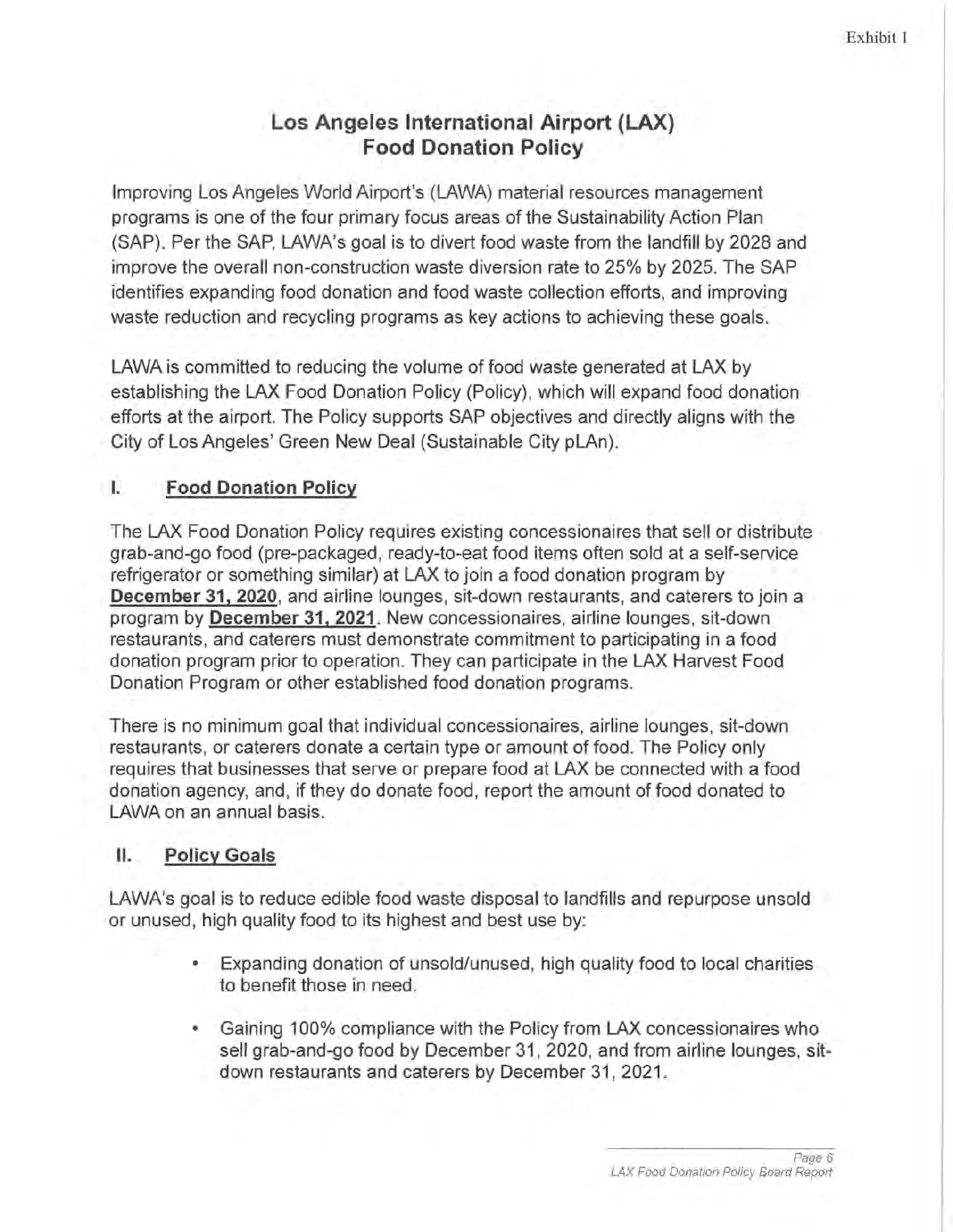#### Ill. **Reporting Requirements**

- Report food donation program participation to LAWA on an annual basis on or before **December 31<sup>st</sup>** (program participation will be managed through an electronic tracking system).
- Report annually the amount of food, in number of units and pounds. donated via any food donation program to LAWA no later than **January 31<sup>st</sup>** of the following year.
- Food donation-related correspondence shall be made through the following email address: fooddonation@lawa.org.

#### **IV. Enforcement**

- **A. Non-Compliance.** The following circumstances shall constitute noncompliance for purposes of this Section IV:
	- a) Failure to participate in a food donation program by the dates set forth in Section I or if new concessionaire, lounge, or caterer, failure to participate in a food donation program prior to operations.
	- b) Failure to report annual food donation program participation pursuant to Section **III** above.
	- c) Failure to report the annual amount of itemized food donated within the calendar year by January 31<sup>st</sup> of the following year.
- **B. Notice of Non-compliance/Notice to Comply.** Concessionaires, airline lounges, sit-down restaurants and caterers found not to be in compliance with Policy will be given a Notice to Comply (NTC). Concessionaires, airline lounges, sit-down restaurants and caterers will have 30 days to correct the deficiencies set forth in the NTC. Failure to receive an NTC does not relieve concessionaires', airline lounges', sit-down restaurants' and caterers' obligations to comply with this policy.
- **C. Default.** Non-compliance with requirements as defined in Section Ill above may be considered a default of the applicable LAX permit, license, contract, lease, Non-Exclusive License Agreement (NELA), concessionaire/lounge agreement, and/or Certified Service Provider (CSP) Program. LAWA's Chief Executive Officer or his/her designee may, pursuant to the applicable terms provided therein, suspend or cancel a permit, license, contract, lease, NELA, concessionaire/lounge agreement or certified provider certification of noncompliant concessionaires/lounges who are not in compliance with this Food Donation Policy. In addition, LAWA may seek to recoup LAWA's administrative costs from non-compliant entities.